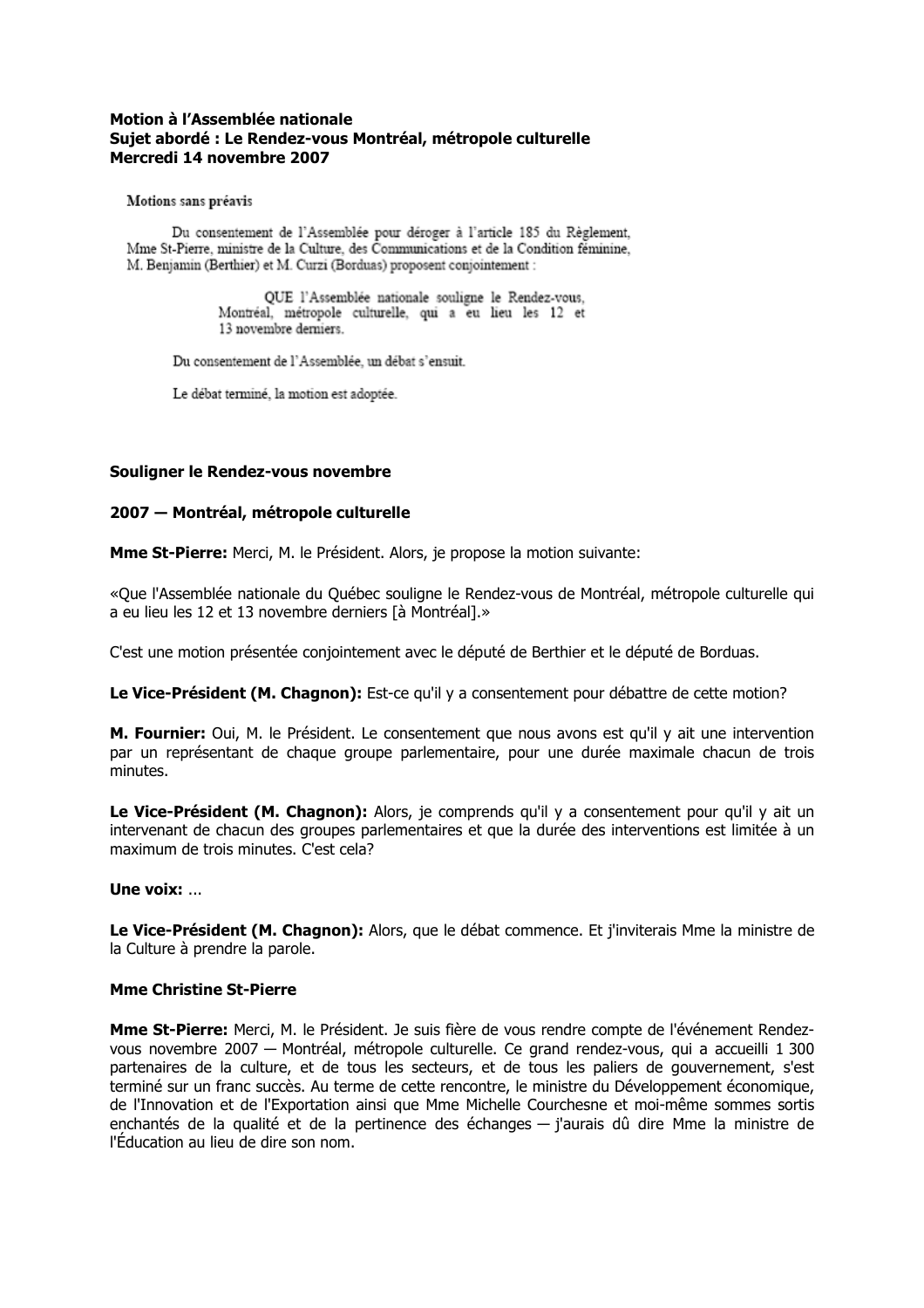Alors, la culture, c'est l'âme d'un peuple. La créativité, c'est l'âme de Montréal, une ville forte de ses créateurs, de ses arts de la scène, de sa richesse en design, forte en somme des mille et une expressions culturelles qui lui donnent cette identité, cette diversité, cette beauté dont nous sommes si fiers lorsque nous parlons de notre métropole culturelle.

M. le Président, Rendez-vous novembre 2007 a donné lieu à plusieurs engagements concrets de la part du gouvernement du Québec. Notons tout d'abord celui du Quartier des spectacles, à hauteur de 40 millions de dollars, pour un projet totalisant 120 millions de dollars, également l'entente avec la ville de Montréal qui a été renouvelée pour trois ans. Aussi, nous avons décidé d'augmenter le budget du CALO de 6 millions de dollars. Nous avons également parlé d'un nouveau programme de bourses issu du CALQ, et également un nouveau programme.

J'ai aussi eu le plaisir, pendant ce sommet, de rencontrer des gens formidables et extraordinaires. Je veux souligner la présence, pendant ce sommet, très active, de Mme Isabelle Hudon, de la Chambre de commerce métropolitain, que je considère comme une grande alliée de la culture. Et elle a fait en sorte que, pendant ce sommet, il y ait des échanges fructueux entre le secteur privé et également le secteur des différents paliers de gouvernement. Mme Hudon a su stimuler la participation du secteur privé à ce chantier qui sera créateur de qualité de vie et de prospérité.

Je salue aussi l'ouverture du gouvernement fédéral, incarnée par le ministre responsable de la métropole, M. Michael Fortier, également Mme la ministre Josée Verner, ministre du Patrimoine canadien.

Je veux féliciter également chaleureusement le maire de Montréal, qui a bien exercé son leadership pendant ce sommet. Également, il faut souligner l'exceptionnel travail de M. Simon Brault, président de Culture Montréal, qui a été un homme tenace, passionné et qui nous a permis, pendant ce sommet, de découvrir un homme qui est un grand citoyen et à qui nous devons beaucoup pour la culture québécoise.

Je veux également souligner le travail exceptionnel des fonctionnaires du gouvernement du Québec et de mon ministère ainsi que de ceux du ministère de mon collègue, qui ont travaillé de façon extraordinaire et qui n'ont pas calculé leurs heures pour faire en sorte que ce sommet soit un grand succès.

M. le Président, ce rendez-vous était important car il fallait envover un signal très clair pour l'avenir de la culture à Montréal et il fallait envoyer ce signal clair pour l'avenir de la culture à Montréal sans pour autant que les régions au Québec se sentent abandonnées. Ce n'est pas le cas. La culture à Montréal doit être vivante. Montréal doit devenir une métropole culturelle internationale. Et cette métropole culturelle internationale va donner une bouffée d'oxygène qui permettra de faire... qui fera en sorte que les régions du Québec vont en avoir les retombées, c'est inévitable, M. le Président.

Nous avons un grand défi, c'est celui de la compétition, la concurrence avec la ville de Toronto. Et il faut que tous et toutes mettent la main à la pâte pour faire en sorte que cette ville, cette grande ville de Montréal puisse reprendre ce titre de métropole culturelle qui faisait des jaloux. Alors, je vous remercie beaucoup, M. le Président.

Le Vice-Président (M. Chagnon): Merci, Mme la ministre. J'inviterais maintenant M. le député de Berthier.

# **M. Francois Benjamin**

M. Benjamin: Merci, M. le Président. Alors, tout d'abord, je tiens, moi aussi, à souligner et à féliciter tous ceux et celles qui ont pris part au Rendez-vous novembre 2007 — Montréal, métropole culturelle, qui se tenait lundi et mardi derniers.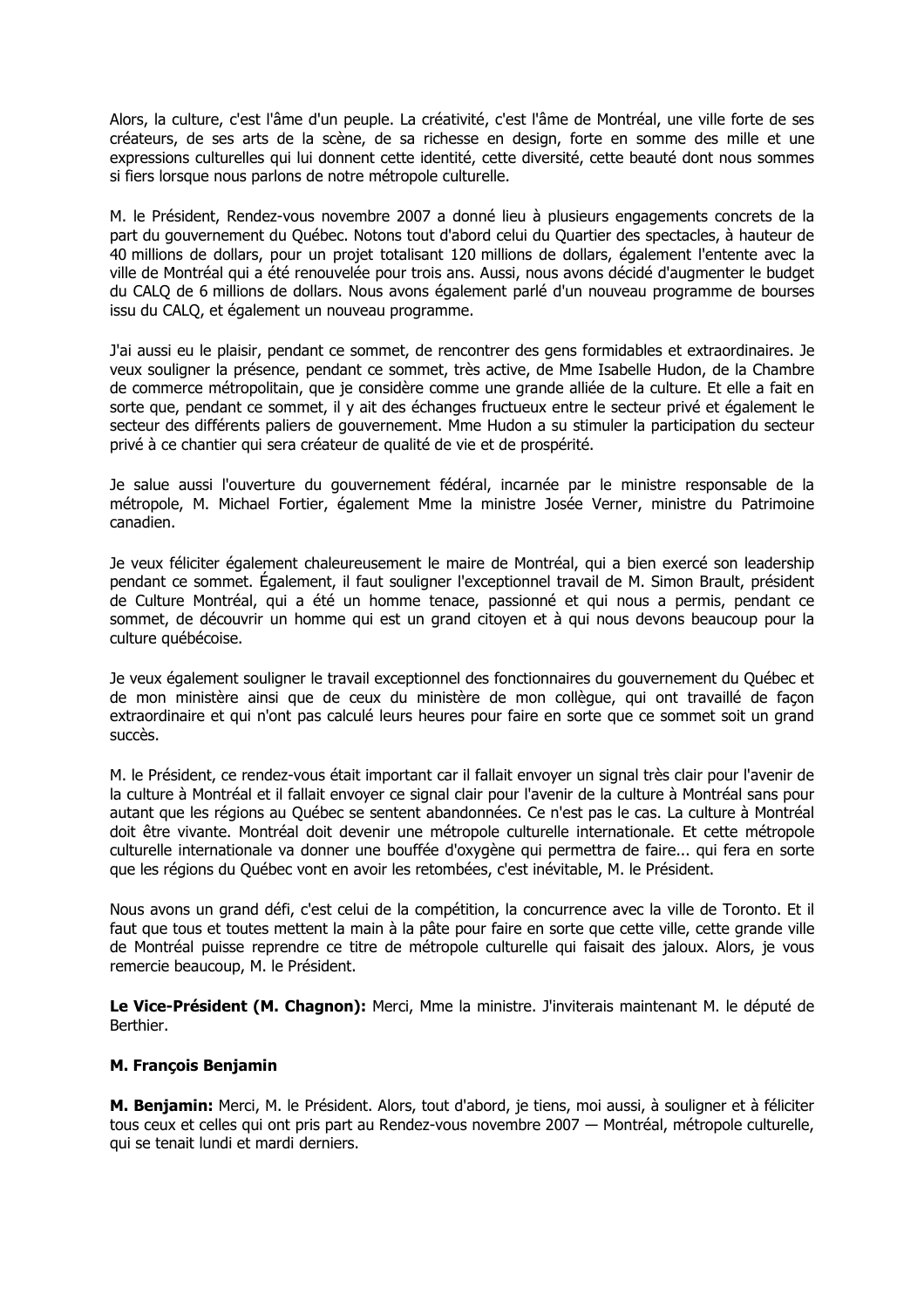Cet événement s'est défini non seulement par son côté rassembleur, mais aussi et surtout par la richesse des interventions qui ont été présentées. Le rendez-vous était depuis longtemps attendu, eh bien, l'attente aura valu la peine. Ce qui a été intéressant dans ces deux journées de discussions, de rencontres, de propositions, c'est le mélange des genres qu'on a pu constater, un mélange aussi enrichissant que complémentaire. Le théâtre, la danse, le cinéma, la relève, tous les acteurs du milieu culturel ont fait un effort de solidarité, de coopération et d'écoute dont il faudra se rappeler.

La consécration de Montréal à titre de métropole culturelle fait partie des rêves, des ambitions de plusieurs. Il faut maintenant trouver et donner les moyens d'atteindre ces ambitions. Tous ces acteurs du milieu qui se consacrent corps et âme à leur art respectif ont eu la générosité de partager leurs succès, leurs déceptions et leurs récriminations, mais surtout ils nous ont fait part de leurs propositions, de leurs suggestions pour que ce secteur demeure à juste titre en pleine ébullition. En deux jours seulement, les idées se sont multipliées, laissant la chance au comité de pilotage du rendez-vous de concocter un plan d'action solide, efficace et qui répondra, au cours des 10 prochaines années, aux besoins des artistes de tous les domaines, eux qui feront de Montréal une véritable métropole culturelle. Cela, c'est toutefois sans compter toutes les idées dans les régions, où les artistes émergents pourront s'inspirer pour solidifier l'offre et la proposition culturelles de l'extérieur de la métropole.

Certes, l'ensemble de ce qui a été dit ou proposé pendant ce rendez-vous ne pourra être mis en place, il faudra faire des choix, des choix attendus de pied ferme par la communauté artistique, mais aussi par tous les citoyens, artistes ou non, de Montréal. Il faut maintenant que le gouvernement fasse ses devoirs et démontre qu'il a écouté ce qu'il a dit lundi et mardi derniers, pour faire de Montréal une métropole culturelle mais aussi faire du Québec un lieu culturel enrichissant pour que ce qui nous définit et nous distingue soit reconnu à sa juste valeur.

Certes, le gouvernement a, au cours des derniers jours, démontré son intérêt pour la culture en annonçant, par exemple, sa contribution au Quartier des spectacles ou l'augmentation du budget du Conseil des arts et des lettres, des initiatives depuis longtemps attendues qui ont réjoui les intervenants. Mais il ne faut pas que cet intérêt diminue. Le gouvernement se doit de prendre en compte les idées qui ont été présentées dans le cadre de ce rendez-vous et prouver que la culture est vraiment une priorité.

Félicitations et merci encore au comité de pilotage et aux intervenants des Rendez-vous novembre 2007 - Montréal, métropole culturelle. Merci de nous avoir donné l'occasion de réfléchir sur la culture. Merci de nous avoir partagé votre vision. Merci de nous avoir inspirés. Merci, M. le Président.

Le Vice-Président (M. Chagnon): Merci, M. le député de Berthier. J'inviterais maintenant M. le député de Borduas.

# **M. Pierre Curzi**

M. Curzi: Merci, M. le Président. Je suis extrêmement heureux du résultat concret, du succès qu'a obtenu Montréal, métropole culturelle. On doit surtout se réjouir du fait qu'enfin le projet tant attendu du Quartier des spectacles soit mis en branle sur une période d'un certain nombre d'années. On peut dire qu'il s'agit là d'un projet qui devrait être un moteur du développement culturel de la ville de Montréal et on peut en quelque sorte dire qu'il s'agit là peut-être du premier effort tangible, réel de considérer et d'essayer de conserver à Montréal son statut de métropole culturelle, de ville du savoir.

À cet égard, on espère cependant que les milieux des affaires sauront se mobiliser d'une facon peutêtre un peu plus tangible pour au moins offrir à Montréal l'équivalent de ce que certaines autres villes. dans le ROC, ont assuré à leurs capitales respectives, c'est-à-dire une véritable mobilisation du milieu des affaires pour travailler de concert avec le milieu culturel.

On peut se réjouir aussi de la nouvelle entente sur le développement culturel de Montréal qui a été conclue et qui comprendra 140 millions de dollars sur trois ans, si je comprends bien, entre l'année